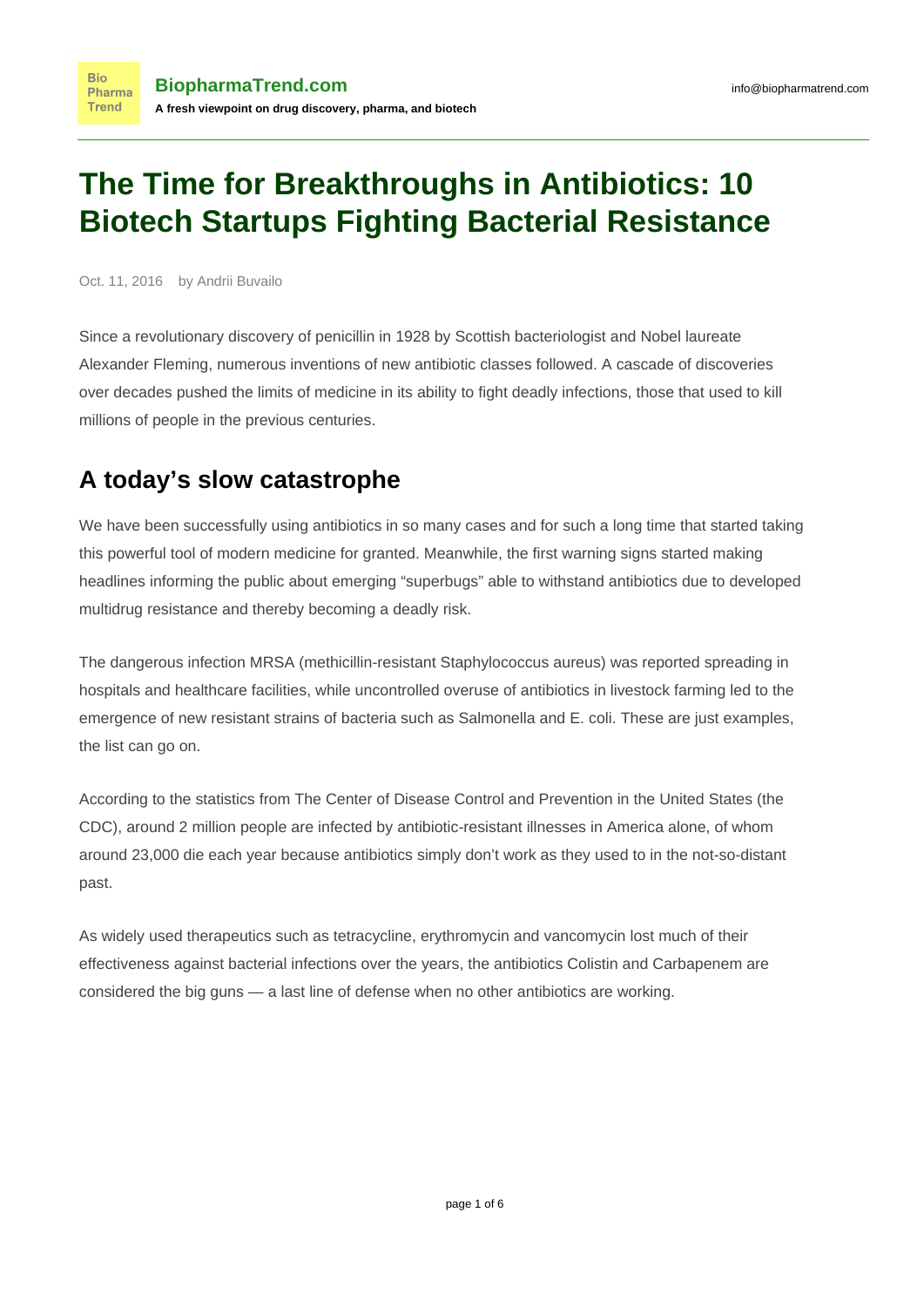**Bio BiopharmaTrend.com** Pharma **Trend A fresh viewpoint on drug discovery, pharma, and biotech**



#### **Colistin structure**

Such medications are called [drugs of last resort](https://en.wikipedia.org/wiki/Drug_of_last_resort) and they usually possess drastic side effects, as in the case of Colistin, being toxic to the human kidney; still, they are the last hope for some desperate patients. Now even this last weapon against malicious bacteria is becoming obsolete, as in recent months mcr-1, a gene which confers resistance to Colistin, has been found in E.coli from over 30 countries, including the cases of resistant bacteria [isolated in China](https://www.statnews.com/2015/11/18/superbugs-china-colistin/) and in [the United States](https://www.statnews.com/2016/07/11/earliest-superbug-found-us/).

The same story happens in the case of Carbapenem when the gene blaNDM-5 renders bacteria resistant to its action. In 2012, the CDC identified Carbapenem-resistant infections in about [4 percent of US](http://www.cdc.gov/vitalsigns/HAI/CRE/) [hospitals.](http://www.cdc.gov/vitalsigns/HAI/CRE/)

The problem goes beyond treating infections. [According to](http://www.latimes.com/science/sciencenow/la-sci-antibiotic-resistance-20160711-snap-story.html) Army Col. Emil Lesho, director of the Defense Department's Multidrug-resistant Organism Repository and Surveillance Network in the United States, the growth of bacterial resistance puts humanity at risk of losing access to modern medical "miracles", such as medical surgeries, joint replacements, organ transplantation, cancer chemotherapies etc. These treatments can not be safely performed without antibiotics because it is almost impossible to avoid bacteria penetrating the body during severe medical interventions.

#### **Why has the crisis begun?**

The history of antibiotics research is the history of a constant race between drug discovery researchers and ever-evolving natural enemy - bacterial infections. Since the discovery of early antibiotics, it was noticed that bacteria would evolve rather quickly adjusting to the new environment and developing resistance to external molecules. Once resistance was developed rendering the existing antibacterial drug useless, a new type of antibiotics was needed to save the day.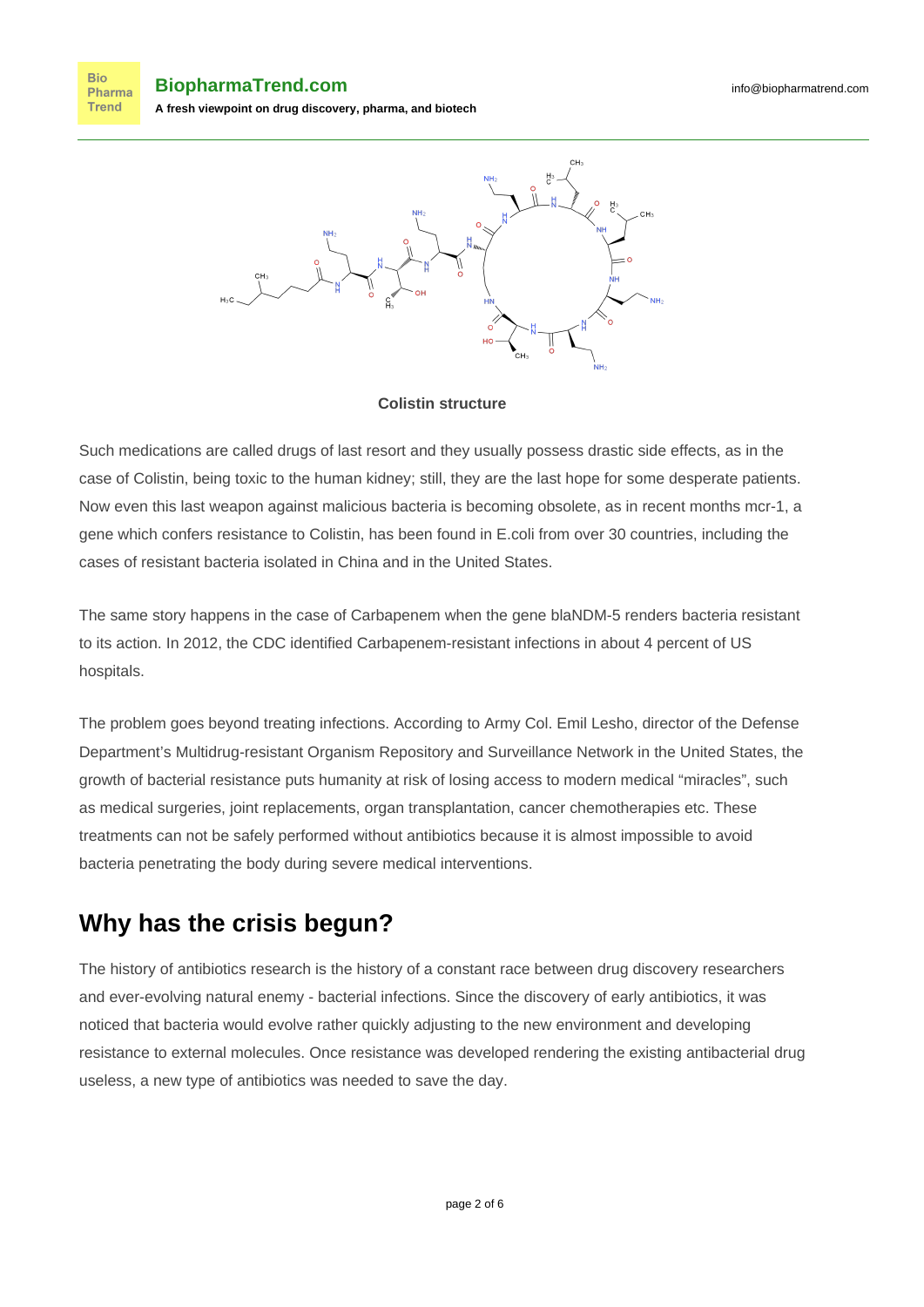**Bio** Pharma Trend

Drug discovery industry used to do a good job at keeping up with natural bacterial threats and numerous new classes of antibiotics were discovered in the mid of the last century. However, the progress slowed down and almost vanished by the 2000s. In fact, researchers haven't identified a new class of antibiotic medication since 1987, while bacteria kept developing resistance to the previously invented drugs. So why has innovation stopped?

#### **There are several reasons why big pharma companies largely abandoned the area of antibiotics research leaving it high and dry for more than 25 years.**

**One aspect** of the problem is that antibiotics are extremely difficult to be developed as all "low hanging fruits" were already picked at the time of "golden age" of antibiotics in the 1940s, 50s, and 60s. Now science has kind of a "lottery approach" to developing new antibacterial drugs: some research groups accidentally come across an interesting candidate and try to develop it, usually, with very low success rates. In order to increase productivity, it is essential to develop platforms that provide a foundation for antibiotic discovery and allow researchers to identify large numbers of potential candidates. Without substantial choice of lead compounds, there is nothing for drug discovery researchers and pharma companies to test and refine for human trials.

But here is **another and a bigger part** of the problem: the economics of drug development. Pharmaceutical companies spend hundred of millions of dollars on drug discovery research, multi-step clinical trials and the FDA approval process, thus, the result has to pay back very well, for a long time and with minimum business risks.

It stimulates companies concentrate on therapeutic areas where there are chances to develop blockbuster drugs. An ideal candidate would be demanded by millions of people on regular bases for a very long period of time, like pills to keep cholesterol in check, or normalize blood pressure or maintain sexual life active.

This is where antibiotics are among the worst candidates.

They have strict prescription limits and should only be used for about a week. They are relatively cheap, for example, compared to anti-cancer drugs, and worst of all, they compete in a field of inexpensive [generics](https://en.wikipedia.org/wiki/Generic_drug) making it hard to gain profits. On top of that, antibiotics can become obsolete at any time due to developed bacterial resistance and this is a substantial risk for business.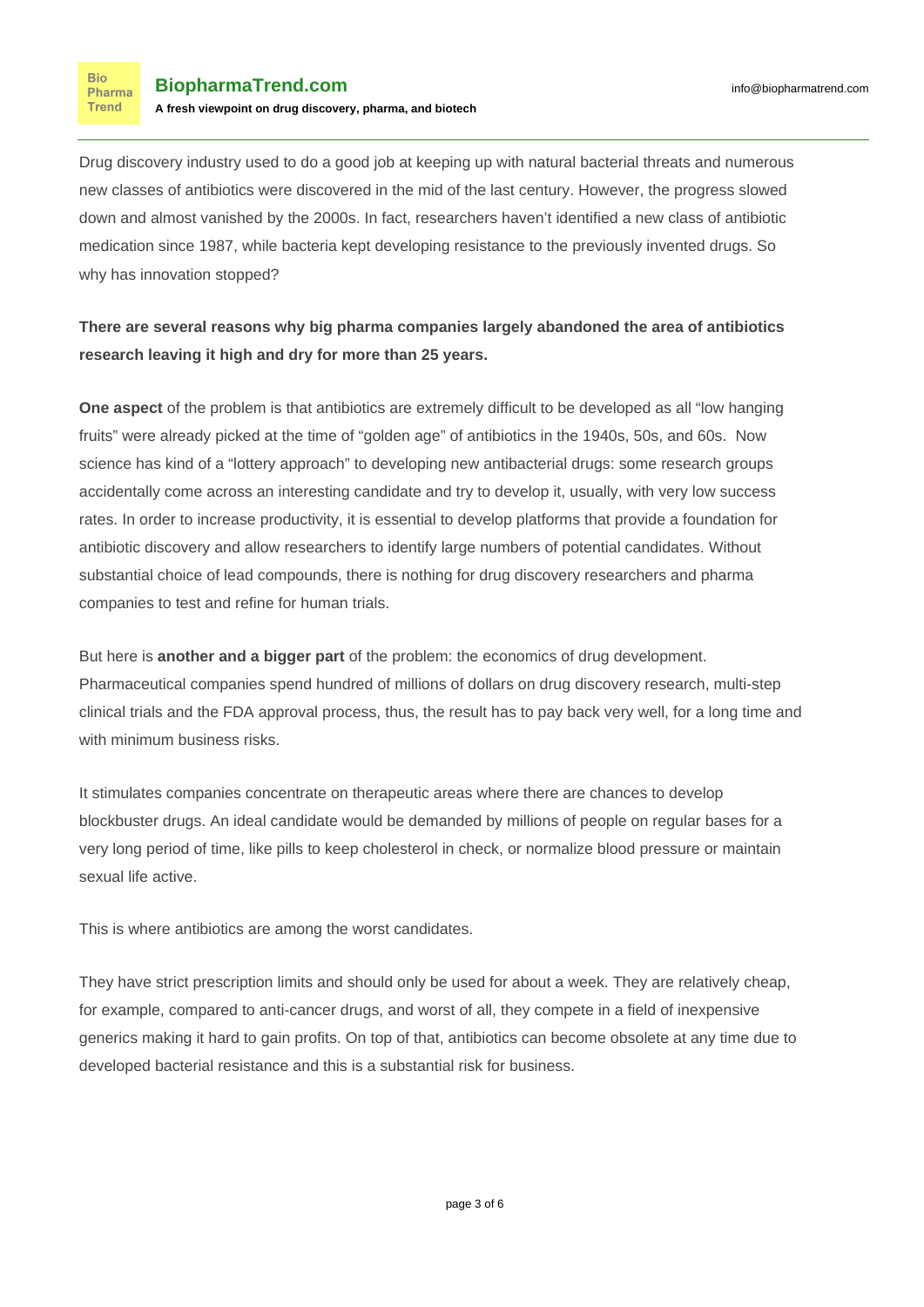**Bio** Pharma Trend

According to Dr. Anthony Fauci, director of the National Institute for Allergies and Infectious Diseases in the United States, without government policies encouraging investment in antibiotics development, "there's very little incentive" for pharmaceutical companies to go this way.

**The third problem** is of social nature and it is a widely practiced overuse of antibiotics both in medical organizations and in agriculture. It gives bacterial organisms more chances to develop resistance and accelerates emergence of multidrug-resistant "superbugs".

### **Reviving the lost art of antibiotics discovery**

It wasn't long ago that the landscape of antibiotics research was barren of fresh ideas and promising startups. But when it became apparent that the new antibiotics crisis had the potential to pose a serious threat to public health on a global scale, action followed on the side of government authorities.

In 2012, the United States administration introduced the Generating Antibiotics Initiatives Now (GAIN) Act, which provides substantial incentives for pharma businesses and investors to play the game of antibiotics discovery. The Act extends the exclusivity of new antibiotics by five years over any existing exclusivity, such as the ongoing patent protection, Hatch-Waxman, orphan drug or pediatric exclusivity. It gives extra-time for pharmaceutical companies to market antibiotics without the need to compete with generics. In addition, all new antibiotics that fall under the GAIN provisions receive [fast track and priority](http://www.fda.gov/forconsumers/byaudience/forpatientadvocates/speedingaccesstoimportantnewtherapies/ucm128291.htm) [review](http://www.fda.gov/forconsumers/byaudience/forpatientadvocates/speedingaccesstoimportantnewtherapies/ucm128291.htm) status which substantially accelerates the approval process with FDA.

With new incentives from government, big pharma tiptoed back pouring money into antibacterials industry and a wave of fresh startups developing antibiotics is rising.

Several examples of recently emerged companies with focus on promising antibacterial therapeutics include: Macrolide Therapeutics which raised \$22 million from GlaxoSmithKline, Novartis and Roche; Iterum Therapeutics with its recent \$40 million series A round; Spero Therapeutics and its \$30 million round B this year; Cidara Therapeutics with \$42 million round B last year and underwritten public offering of its common stock announced recently; and Entasis Therapeutics, a spinout of AstraZeneca, which snagged \$50 million for its antibacterial research.

Overall, several antibiotics have been approved recently by FDA. In the area of Gram-positive infections, two new glycopeptides, Dalbavancin (Dalvance©, Xydalba©), Oritavancin (Orbactive©), and one new oxazolidinone Tedizolid (Sivextro©) offer alternatives to the already available choices. In the Gram-negative area things are moving slower with only two new cephalosporin-beta-lactamase inhibitor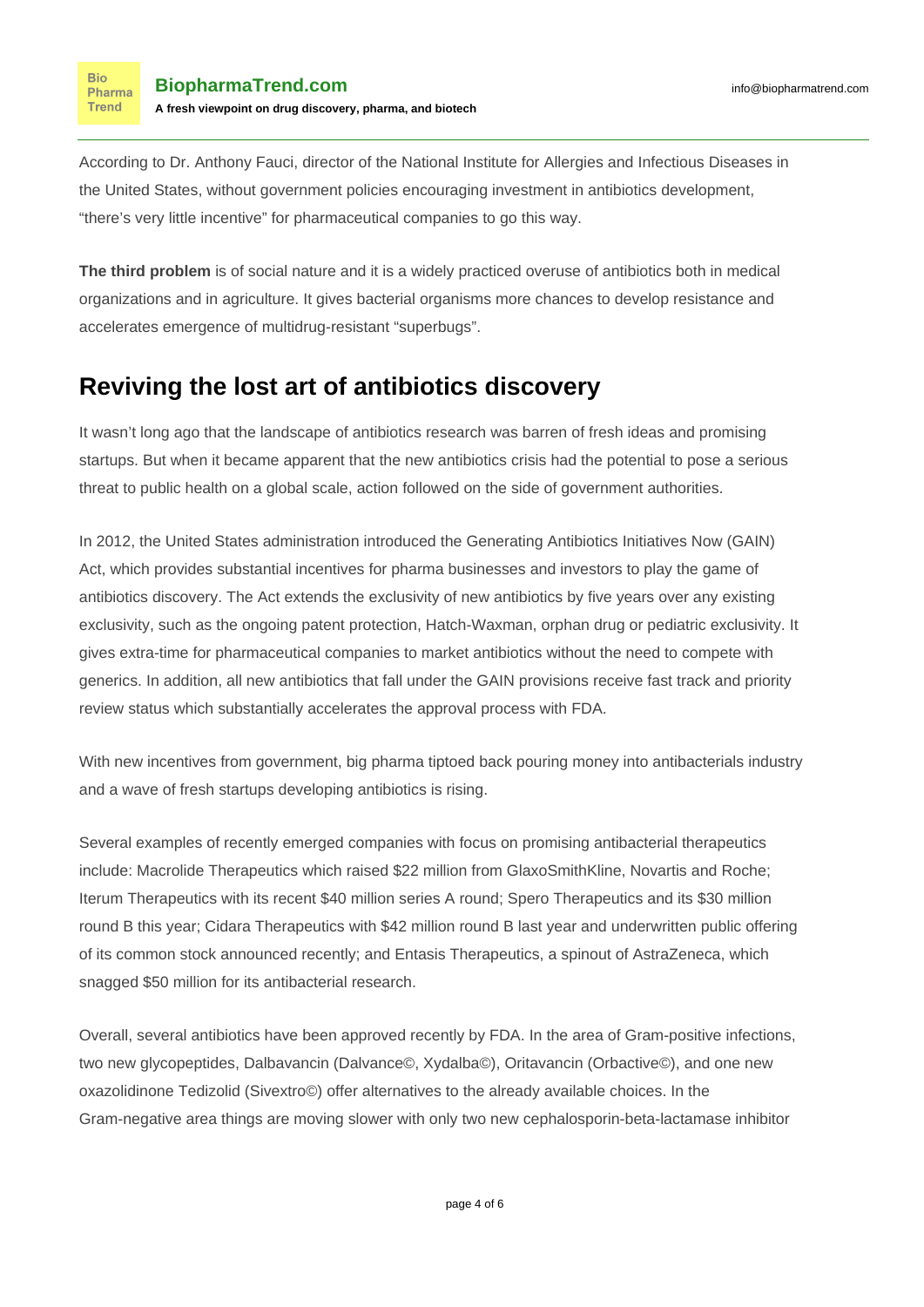**Bio** Pharma Trend

combinations approved by FDA, Ceftobiprole (Zevtera©, Mabelio©) and Ceftolozane-tazobactam (Zerbaxa©), differentiating only in their activity on a molecular level of specific resistance mechanisms.

#### **Teixobactin - a game-changing breakthrough**

Among all things happening now in the field of antibiotics discovery one breakthrough should be given particular attention to, since it might change a paradigm of antibiotics development for the next several decades, overcoming the problem of bacterial resistance.

A year ago, a group of scientists led by Dr. Kim Lewis, Director of the Antimicrobial Discovery Center at Northeastern University, [reported](http://www.nature.com/nature/journal/v517/n7535/full/nature14098.html) a new antibiotic, teixobactin, able of killing several types of bacteria, including antibiotic-resistant strains of tuberculosis and staphylococcus (MRSA infections) without detectable resistance developing over time. Teixobactin is a small molecule antibiotic of a new class - the world's first known medication capable of destroying 'drug resistant' bacteria.

What is even more groundbreaking is a way by which the compound has been found. Researchers developed an innovative reinvention of an old technique used in the past for many of the antibiotic discoveries of the mid-twenties century - from soil samples.

Combing soil samples for microbes producing their own antibiotic compounds to kill competing bacteria were once a powerful technique by which many of the early antibiotics were found. However, when all the compounds that were easiest to be found this way and cultivate in a laboratory were identified, innovations largely dried up.

Dr. Lewis and his colleague at Northeastern, Dr. Slava Epstein, revived soil mining approach by inventing the [iChip](http://www.nature.com/nature/journal/v517/n7535/fig_tab/nature14098_SF1.html). This device allows growing in a lab bacteria that were impossible to cultivate by previous techniques. In this new approach, soil samples are placed between the iChip membranes and the device is buried back in the ground where bacteria can get nutrients from the soil in a natural way. Once colonies grow within the iChip, they are transferred back to the lab for discovering antibiotics.

Overall, about 50 000 strains of uncultured bacteria have been grown using the iChip and 25 new promising antibiotic compounds identified, including teixobactin. The new invention has a potential to solve the biggest issue of antibiotics research - the lack of drug candidates. Systems like the iChip enable exploration of large numbers of compounds with promising antibacterial properties which is the key to fighting the resistance phenomenon.